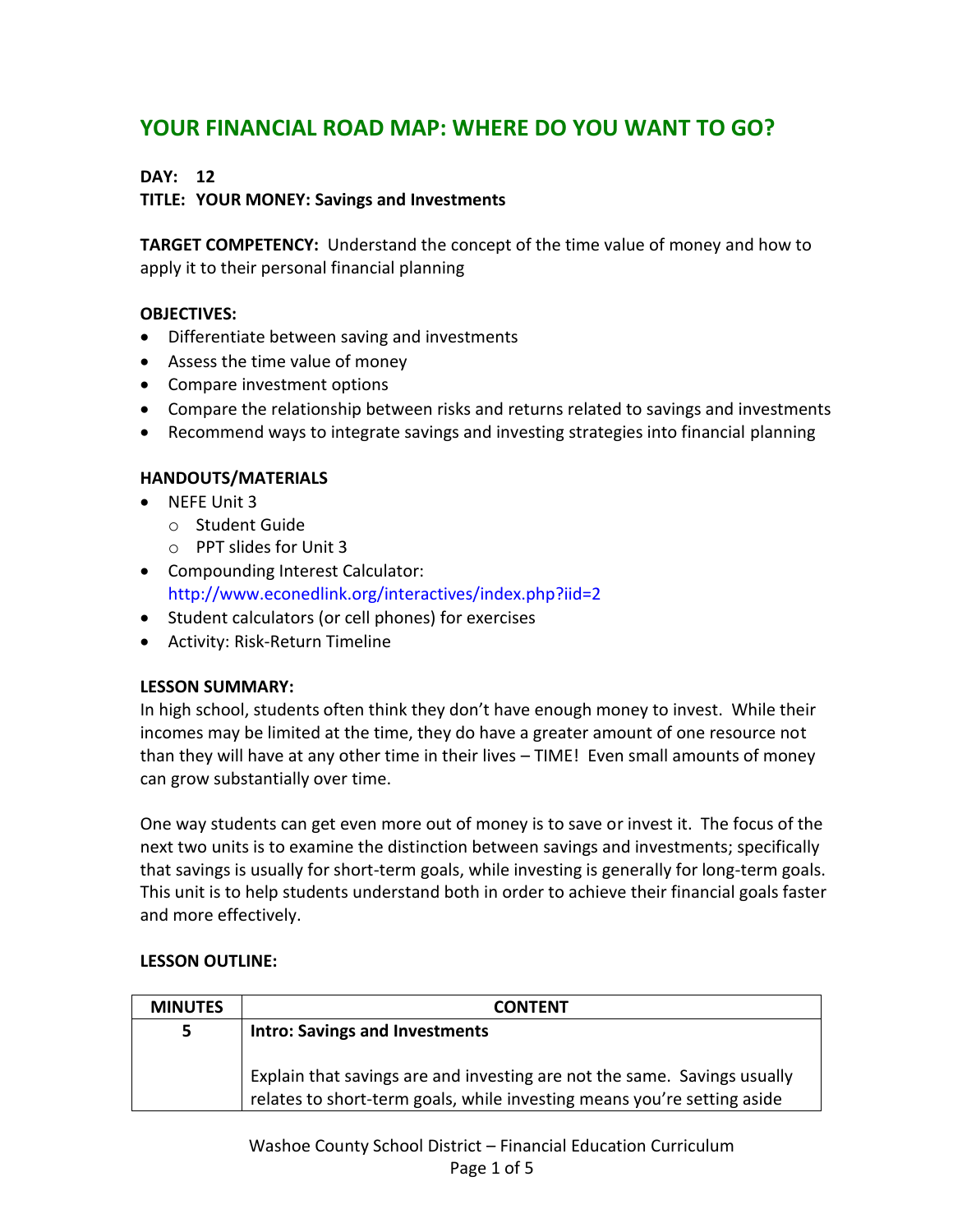|    | money for long-term goals.                                                                                                                                                                                                                                                                                                                                                                                                                                      |
|----|-----------------------------------------------------------------------------------------------------------------------------------------------------------------------------------------------------------------------------------------------------------------------------------------------------------------------------------------------------------------------------------------------------------------------------------------------------------------|
|    | Review What Do You Think statements (p. 28) as a class, and then follow-<br>up with PPT slides 3-A. Underscore the importance of starting early by<br>reviewing The Advantages of Staring Early (p. 29 in the Student Guide).                                                                                                                                                                                                                                   |
|    | You can also discuss that it's OK, even encouraged, to start small.<br>ASK: What would you rather have, a penny doubling every day for a<br>month or a million dollars? Why? Explain that they'd rather have the<br>doubling penny because it'd be worth more than \$5 million at the end of<br>the month.                                                                                                                                                      |
|    | Doubling a penny:<br>Day $1 - $0.01$<br>Day 15 - \$163.84<br>Day 20 - \$5,242.88<br>Day 25 - \$167,772.16<br>Day 28 - \$1,342,177.28<br>Day 30 - \$5,368,708.80                                                                                                                                                                                                                                                                                                 |
| 20 | <b>Impact of Interest</b>                                                                                                                                                                                                                                                                                                                                                                                                                                       |
|    | Explain the importance of interest in long-term wealth creating with<br>three important concepts (using PPT slides 3-B through 3-G and the<br>Student Guide pp. 30-32):<br>The Time Value of Money<br><b>Compounded Interest.</b><br>Use this online excellent online calculator to illustrate:<br>http://www.econedlink.org/interactives/index.php?iid=2<br>The Rule of 72                                                                                     |
|    | Exercise 3C: Ask the students to use the Rule of 72 to calculate the<br>answer to the questions (p. 32). Discuss your answers as a class.                                                                                                                                                                                                                                                                                                                       |
| 15 | <b>Risk</b>                                                                                                                                                                                                                                                                                                                                                                                                                                                     |
|    | Use the following questions to introduce the concept of every day risk.<br>Record the answers on a white board:<br>How would you describe risk on playing sports? (Injury, that you lose,<br>even possible death, time lost from other pursuits, etc)<br>How would you describe the risks of driving a car? (Wreck, repair,<br>traffic tickets, etc).<br>Does the person know these outcomes are possible? Yes, but they<br>don't think it will happen to them. |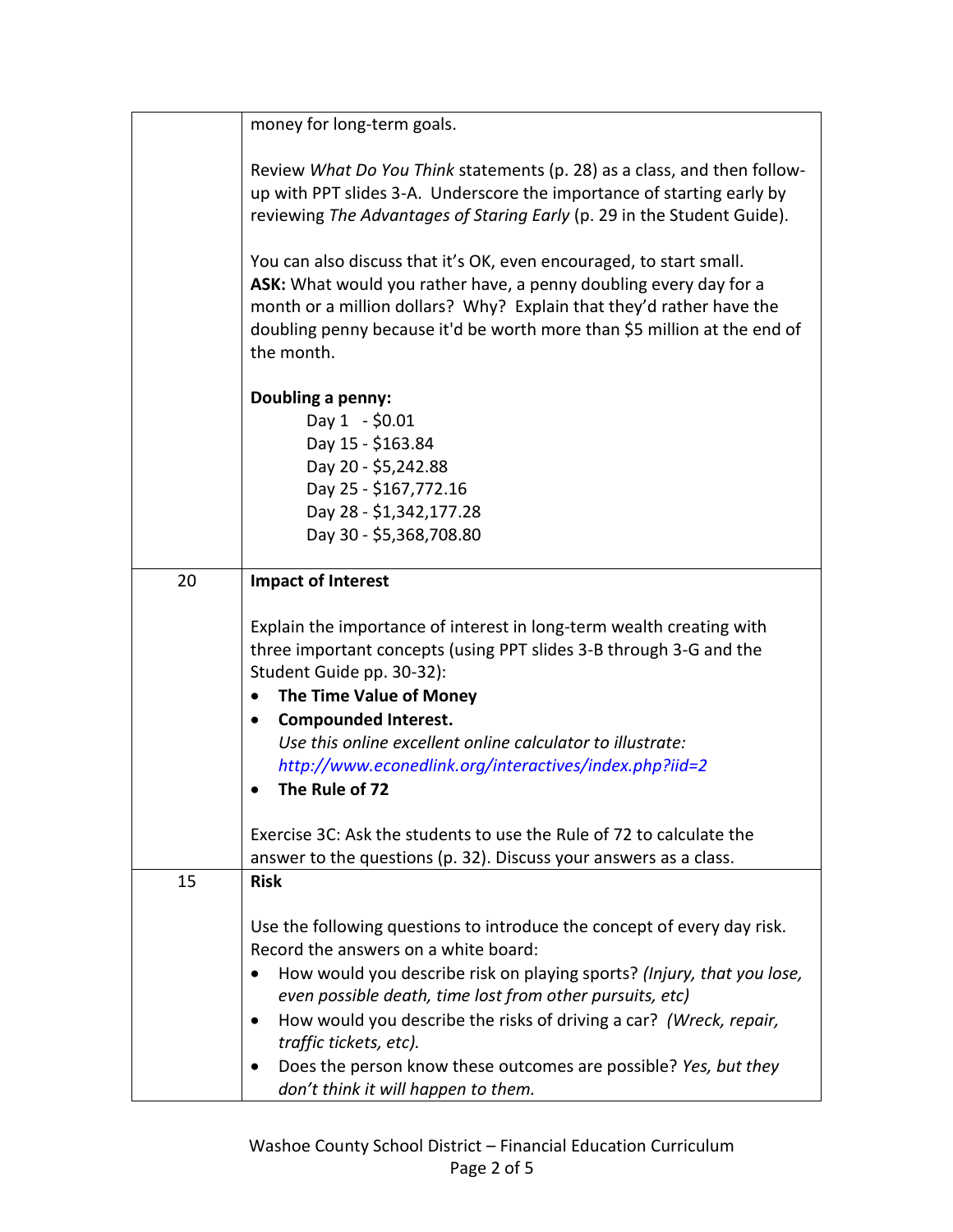|    | Underscore to your students: Risk is the possibility of loss or injury.                                                                                                                                                                                                                                                                                                                                                                                                                                                                                                                                                                                                                                                       |
|----|-------------------------------------------------------------------------------------------------------------------------------------------------------------------------------------------------------------------------------------------------------------------------------------------------------------------------------------------------------------------------------------------------------------------------------------------------------------------------------------------------------------------------------------------------------------------------------------------------------------------------------------------------------------------------------------------------------------------------------|
|    | Show the PPT slide 3-J to discuss the potential risk and rewards of various<br>types of investments. Review pages 33-34, pointing out the positive<br>relationship between risk and reward (see Pyramid on pg. 33).<br><b>Exercise 3D:</b> Risk versus Reward $-$ Break into pairs to complete the<br>exercise; review together as a class.                                                                                                                                                                                                                                                                                                                                                                                   |
|    | Assign Homework: Read pages 34-39 for tomorrow's class.                                                                                                                                                                                                                                                                                                                                                                                                                                                                                                                                                                                                                                                                       |
| 15 | <b>Risk-Return Timeline</b>                                                                                                                                                                                                                                                                                                                                                                                                                                                                                                                                                                                                                                                                                                   |
|    | Activity: Risk-Return Timeline (see handout). Ask for six volunteers to<br>"portray" different investment mechanisms. At the end of the "twenty-<br>year journey," leave all six volunteers in place and use them as discussion<br>points for observing group members to see the risks and rewards over a<br>long timeline. Remind students that the best tools for growth over the<br>long timeline may not be the best to use if you have a shorter time<br>period, such as five years to save for a house. For shorter terms, it is<br>better to stick with 100% safe investments like savings accounts, savings<br>bonds, and CDs.                                                                                        |
| 10 | <b>Assessment</b>                                                                                                                                                                                                                                                                                                                                                                                                                                                                                                                                                                                                                                                                                                             |
|    | Briefly answer the following:<br>Use the Rule of 72 to answer the following questions:<br>If you save \$500 in an account that pays 3% annual interest, how<br>$\circ$<br>many years will it take for your savings to double in value? A: 24<br>years.<br>Your aunt gave you \$4,000 for your 10 <sup>th</sup> birthday. You decide to<br>$\circ$<br>save it to buy a car when you're 18, but by then you think you'll<br>need about \$8,000. What interest is required to allow you to<br>reach your goal? A: 9% annual interest<br>Explain the relationship between risk and reward in investments.<br>Explain the relationship between risk and reward in investments.<br>Why is it important to begin saving money early? |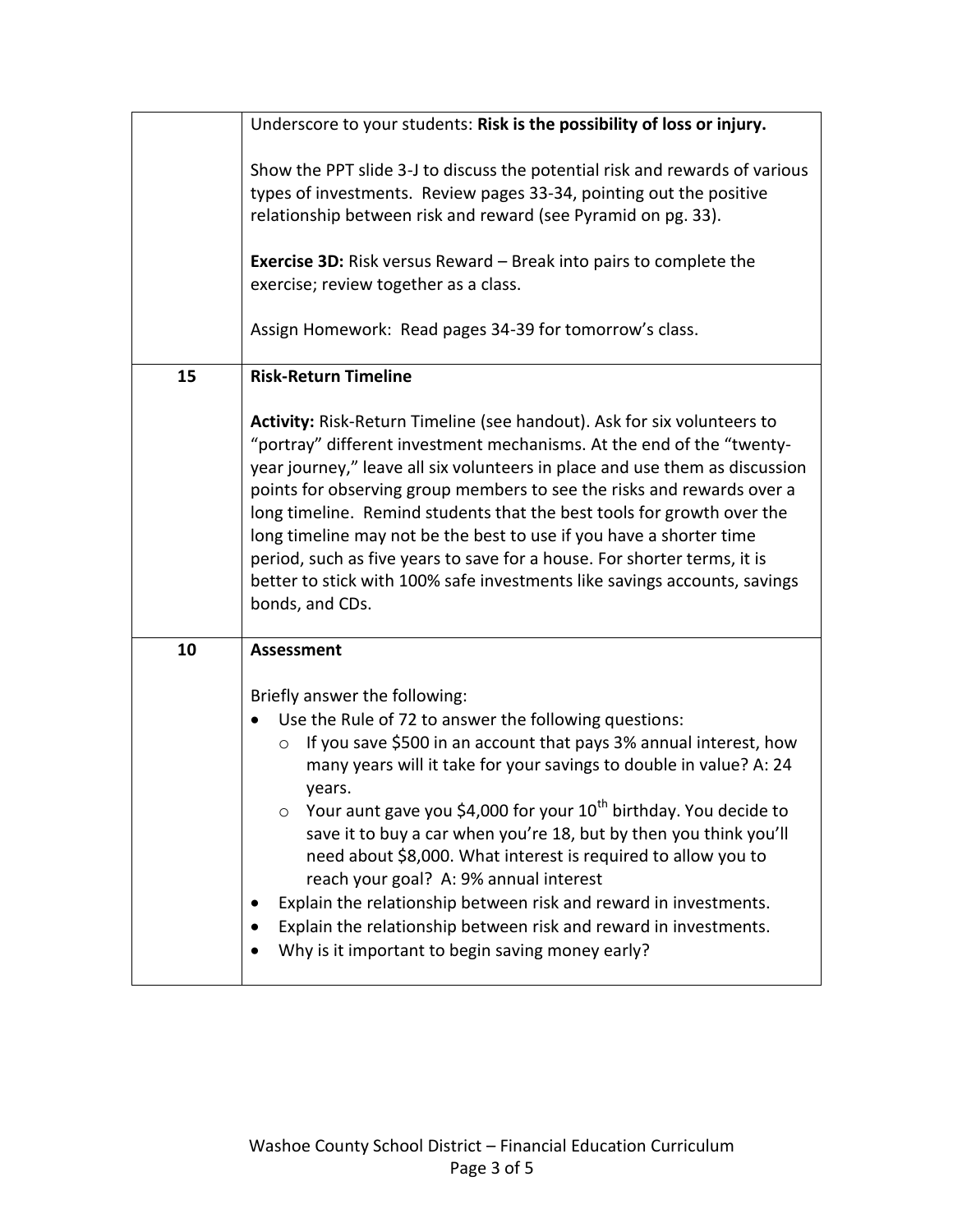# **HOMEWORK:**

- Exercise: Risk and Return Case Studies from Building Wealth, Lesson 8. [http://www.dallasfed.org/educate/pubs/wealth\\_classroom/08\\_lesson.pdf](http://www.dallasfed.org/educate/pubs/wealth_classroom/08_lesson.pdf)
- Read pages 34-39 in NEFE Student Guide for tomorrow's class.

#### **ADDITIONAL RESOURCES:**

#### **Lesson plans from Econedlink.org**

#### **The Five Stages of Investing**

<http://www.econedlink.org/lessons/index.php?lid=707&type=educator> This lesson walks students through the stages of investing, demonstrating why that sort of sequential order is important. At the end of the lesson, students are asked to serve as financial advisors and give advice to people considering investments at different stages of the investment ladder.

#### **Developing a Financial Investment Portfolio** (advanced students)

<http://www.econedlink.org/lessons/index.php?lid=566&type=educator> Students act as financial advisors and develop a financial investment portfolio for three different "clients" using internet references as they analyze various saving options. The internet web sites assist students by providing information regarding their choices for the portfolios. Students may track the portfolio over several weeks to assess their investment strategies.

**Video Game: Gen I Revolution - Mission 1: Building Wealth Over the Long Term**  <http://www.econedlink.org/interactives/index.php?iid=102&type=educator>

In this game, students must convince Angela to invest in a 401(k) plan now to build wealth over the long term (about 30 min.). This is one unit of several in the Gen I Revolution series.

**Market Mechanics: A Guide to U.S. Stock Markets** (advances students) <http://www.nasdaq.com/about/MarketMechanics.stm>

# **The Stock Market Game** (requires computer access)

http://www.stockmarketgame.org/

A real-life simulation of using the stock market; teams compete and competition motivates students to research actual stocks.

#### **Save a Million Calculator**

# [http://www.practicalmoneyskills.com/calculators/calculate/saveAMillion.php?calcCategory](http://www.practicalmoneyskills.com/calculators/calculate/saveAMillion.php?calcCategory=saving) [=saving](http://www.practicalmoneyskills.com/calculators/calculate/saveAMillion.php?calcCategory=saving)

This and other useful online calculators are available at Practical Money Skills. **Building Wealth – Federal Reserve Bank of Dallas**

> Washoe County School District – Financial Education Curriculum Page 4 of 5